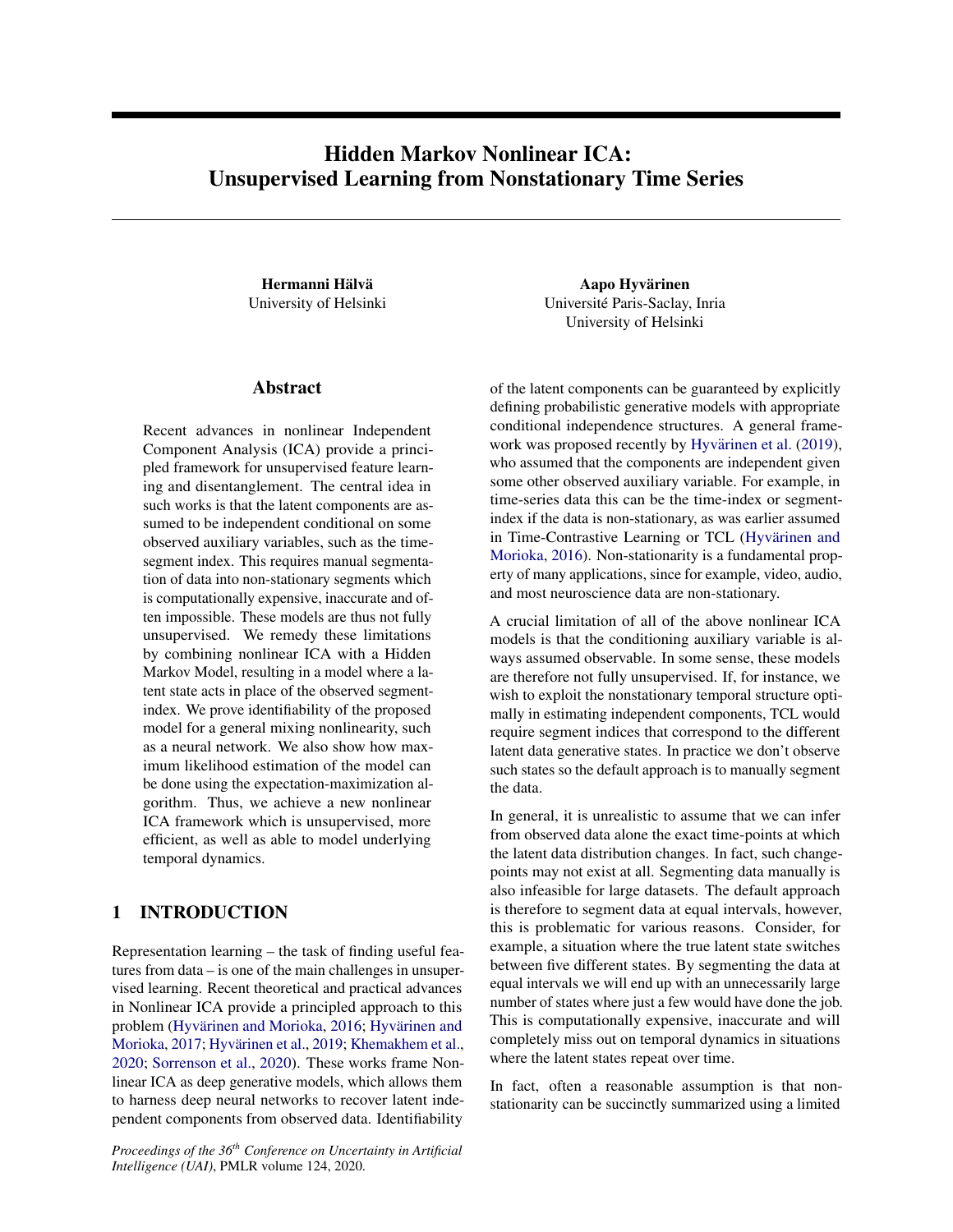number of segment indices or latent states, and properly modelling such state switching is likely to improve learning. Notice that even if ground-truth nonstationary information was available, the existing methods lack the machinery to perform inference on latent temporal dynamics. In many applications, for example brain imaging, describing the dynamics in terms of latent states could be very useful in its own right.

The points above highlight the need for a nonlinear ICA method that is able to cluster observations and learn latent states and their temporal dynamics in an unsupervised fashion. A well-known approach to modelling hidden latent states in time series is to use a Hidden Markov Model (HMM). HMMs can be viewed as probabilistic mixture models where the discrete latent states, which specify the data generating distribution, are time-dependent with Markov dynamics. HMMs are especially well suited for modelling non-stationary data as they automatically allow for a representation of the time series in terms of a discrete number of states.

In this work, we therefore resolve the above limitations by combining Nonlinear ICA with a HMM. This idea has been proposed earlier for linear ICA [\(Penny et al.,](#page-9-5) [2000;](#page-9-5) [Zhou and Zhang,](#page-9-6) [2008\)](#page-9-6) but their identifiability and estimation results do not directly extend to the nonlinear case. In our model, we achieve this by having the latent state act in place of the conditioning auxiliary variable in the framework of Hyvärinen et al. [\(2019\)](#page-9-2). Importantly, we are able to prove that Hidden Markov Nonlinear ICAs are identifiable. Attaining identifiability has been a major research focus for both Nonlinear ICA (Hyvärinen and [Morioka,](#page-9-1) [2017;](#page-9-1) Hyvärinen et al., [2019\)](#page-9-2) and HMMs [\(All](#page-9-7)[man et al.,](#page-9-7) [2009;](#page-9-7) [Gassiat et al.,](#page-9-8) [2016\)](#page-9-8), and therefore much of our paper is devoted to combining these two research strands. To the best of our knowledge, this is the first fully unsupervised non-linear ICA, in the sense that the model's identifiability comes from an *unobserved* conditioning variable which is inferred from the time series as a part of learning. We further show how the structure of the model allows us to use the Expectation-Maximization (EM) algorithm for parameter estimation. In practice the Hidden Markov Nonlinear ICA is endowed with rich representation learning capabilities that allow it to simultaneously extract independent components and to learn the dynamics of the latent state that drives non-stationarity data, as illustrated by our simulations.

### 2 BACKGROUND

We start by giving an overview of the problem of unidentifiability in both nonlinear ICA and HMMs, and recently proposed solutions. For both types of models, identifiability arises as a consequence of appropriate temporal

structures which suggests a natural synthesis between the two.

#### 2.1 NONLINEAR ICA AND IDENTIFIABILITY

Consider a parametric model of observed data x with marginal likelihood  $p_{\theta}(\mathbf{x})$ . This model is *identifiable* if it fulfils below:

$$
p_{\theta}(\mathbf{x}) = p_{\theta'}(\mathbf{x}) \Rightarrow \theta = \theta' : \ \forall (\theta, \theta') \tag{1}
$$

In the context of a latent variable model, this is closely connected to the idea of being able to recover the original latent variables, as discussed by [Khemakhem et al.](#page-9-3) [\(2020\)](#page-9-3).

Assume we observe  $N$ -dimensional data at discrete timesteps,  $\mathbf{x}^{(t)} = (x_1^{(t)}, \dots, x_N^{(t)})$ . Simple nonlinear ICA can be defined as the task of estimating an unobserved *N*-dimensional independent component vector  $s^{(t)}$  =  $(s_1^{(t)}, \ldots, s_N^{(t)})$  such that  $p(\mathbf{s}^{(t)}) = \prod_{i=1}^N p(s_i)$ , as well as the inverse of a mixing function f, that has generated the observed data:

<span id="page-1-0"></span>
$$
\mathbf{x}^{(t)} = \mathbf{f}(\mathbf{s}^{(t)})\tag{2}
$$

Unfortunately, without a temporal structure, that is if  $\mathbf{x}^{(t)}$ are i.i.d over the time-index, and if there are no constraints on f, then this model is unidentifiable (Hyvärinen and Pa[junen,](#page-9-9) [1999\)](#page-9-9). In fact, the authors show that there are infinite potential nonlinear transformations and independent components that would satisfy the model, with no criterion for choosing one of them over the others.

In order to make the model identifiable, constraints are thus needed. For time-series data, this comes naturally by placing restrictions on the temporal structure of the model. For linear ICA this approach has been shown to yield identifiable models [\(Belouchrani et al.,](#page-9-10) [1997;](#page-9-10) [Tong et al.,](#page-9-11) [1991\)](#page-9-11), and extensions to the nonlinear case have been also been proposed in earlier work [\(Harmel](#page-9-12)[ing et al.,](#page-9-12) [2003;](#page-9-12) [Sprekeler et al.,](#page-9-13) [2014\)](#page-9-13). The first fully rigorous proof of an identifiable nonlinear ICA model, along with an estimation algorithm (Time-Contrastive Learning or TCL), was given by Hyvärinen and Morioka [\(2016\)](#page-9-0). The constraint imposed in that work is that of a non-stationary data generative process such that independent component vectors within different time-segments have different distributional parameters. Specifically, the model assumes that each independent component has an exponential family distribution, where the time segment index  $\tau$  modulates the natural parameters (denoted as  $\lambda$ ):

$$
p_{\tau}(s_i) = \frac{q_i(s_i)}{Z(\lambda_i)} \exp\{\langle \lambda_i(\tau), \mathbf{T}(s_i) \rangle\}
$$
(3)

where  $q_i$  is the base measure and  $\mathbf T$  are the sufficient statistics. TCL then assumes that the independent components in all the segments are transformed into observed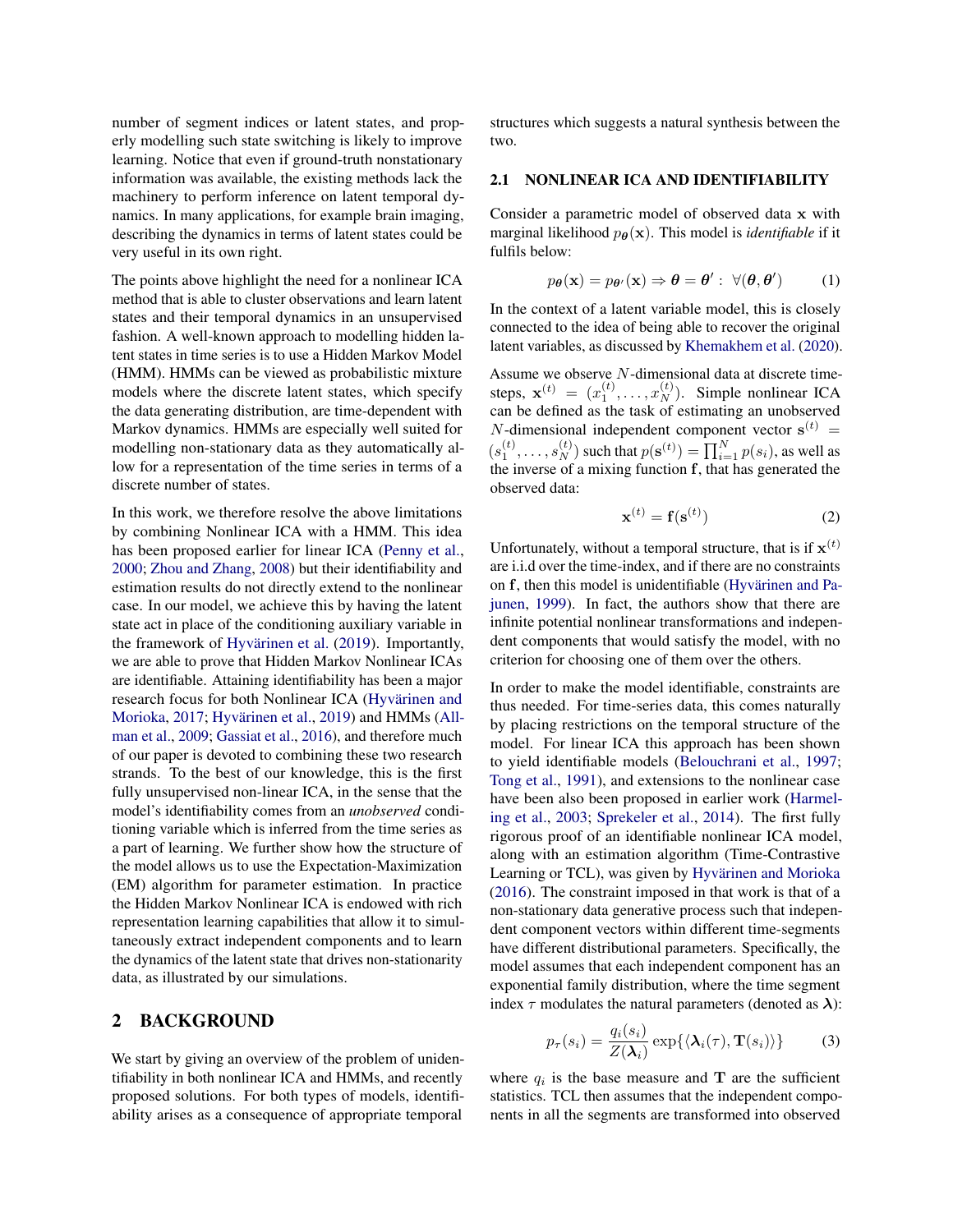variables by some mixing function [\(2\)](#page-1-0). The authors prove identifiability up to a linear transformation of pointwise functions of the components:

$$
\mathbf{T}(\mathbf{s}^{(t)}) = \mathbf{Ah}(\mathbf{x}^{(t)}; \boldsymbol{\theta}) + \mathbf{b}
$$
 (4)

By learning to contrast between the different segments, the TCL algorithm learns the inverse of the mixing function and the independent components.

This seminal work has inspired other frameworks for identifiable nonlinear ICA estimation. Permutation Con-trastive Learning (Hyvärinen and Morioka, [2017\)](#page-9-1), for instance, exploits temporal dependencies, rather than nonstationarity, to identify independent components. The unifying tenet of these identifiable nonlinear ICA algorithms is that independent components are *conditionally independent* given some observed auxiliary variable. This general idea was formalized in Hyvärinen et al. [\(2019\)](#page-9-2), of which both the TCL (segment index as auxiliary variable) and the PCL (past data as auxiliary variable) are special cases.

These identifiable nonlinear ICA models provide a principled approach to finding meaningful data representations. This is in contrast to the majority of recent deep generative models used for representation learning, such as VAEs [\(Kingma and Welling,](#page-9-14) [2014\)](#page-9-14) and GANs [\(Good](#page-9-15)[fellow et al.,](#page-9-15) [2014\)](#page-9-15), which are all malaised by unidentifiability. In fact, any generative latent variable model with an unconditional prior is unidentifiable. This issue is portrayed in depth by [Khemakhem et al.](#page-9-3) [\(2020\)](#page-9-3) who resolve it by introducing identifiable VAE (iVAE). Like regular VAE, this model estimates a full generative model  $p_{\theta}(\mathbf{x},\mathbf{s})$ , but with a factorial conditional prior  $p_{\theta}(\mathbf{s}|\mathbf{u})$ . As in Hyvärinen et al.  $(2019)$ , **u** is some auxiliary variable, and iVAE provides a novel algorithm to estimate nonlinear independent components in the same identifiable framework. iVAE however suffers from the same problems as TCL, as its auxiliary variable u has to be observed.

### 2.2 HIDDEN MARKOV MODELS AND IDENTIFIABILITY

In order to define HMMs, let  $\mathbf{x}^{(t)} \in \mathbb{R}^n$  be an observed random variable from a time series with a discrete time index  $t \in \{1, \ldots, T\}$ . In a standard hidden Markov model, distribution of the observations depends conditionally on a discrete latent state random variable  $c^{(t)}$  as per  $p(\mathbf{x}^{(t)}|c^{(t)})$ ; we refer to this as the emission distribution. The latent state  $c^{(t)}$  undergoes first-order Markov process governed by a  $C \times C$  transition-probability matrix **A**.  $A_{i,j}$  is used to denote the probability of transitioning from state  $c^{(t)} = i$  to  $c^{(t+1)} = j$ , and  $\pi(c^{(1)})$  the startingstate probabilities. The likelihood of a typical HMM is

hence given by:

$$
p(\mathbf{x}^{(1)}, \dots, \mathbf{x}^{(T)}; \mathbf{A}) = \sum_{c^{(1)}, \dots, c^{(T)}} \pi(c^{(1)}) p(\mathbf{x}^{(1)} | c^{(1)}) \prod_{t=2}^{T} A_{c^{(t-1)}, c^{(t)}} p(\mathbf{x}^{(t)} | c^{(t)})
$$
\n(5)

<span id="page-2-1"></span><span id="page-2-0"></span>HMMs can be viewed as mixture models where the latent state is coupled across time by a Markov process. This observation raises the question of identifiability since mixture models with non-parametric emission distributions are generally unidentifiable, though many commonly used parametric forms are identifiable [\(Allman et al.,](#page-9-7) [2009\)](#page-9-7). Recently, however, [Gassiat et al.](#page-9-8) [\(2016\)](#page-9-8) have proven a major result that nonparametric HMMs are in general identifiable under some mild assumptions. We will use this result later and thus reproduce it here (notice that their nonparametric result subsumes parametric HMMs): Theorem 1. *[\(Gassiat et al.,](#page-9-8) [2016\)](#page-9-8) Assume the number of latent states, C* , *is known. Use*  $\mu_1, \ldots, \mu_C \in \mathbb{R}^N$  *to denote nonparametric probability distributions of the* C *emission distributions. Also assume that the transitionmatrix* A *is full rank. Then the parameters* A *and*  $M = (\mu_1, \dots, \mu_C)$  are identifiable given the distribution,  $\mathbb{P}^{(3)}_{\mathbf{A},M}$ , of at least 3 consecutive observations  $\mathbf{x}^{(t-1)}, \mathbf{x}^{(t)}, \mathbf{x}^{(t+1)}$ , up to label swapping of the hidden *states, that is: if* **A** *is a*  $C \times C$  *transition matrix, if*  $\hat{\pi}(c)$  *is a stationary distribution of* **A** *with*  $\hat{\pi}(c) > 0$  $\forall c \in \{1, \ldots, C\}$ , and if  $\hat{M} = (\hat{\mu}_1, \ldots, \hat{\mu}_C)$  are C prob*ability distributions on* R <sup>N</sup> *that verify the equality of the HMM distribution functions*  $\mathbb{P}^{(3)}_{\mathbf{\hat{A}},\hat{M}} = \mathbb{P}^{(3)}_{\mathbf{A},M}$ , then there *exists a permutation*  $\sigma$  *of the set*  $\{1, \ldots, C\}$  *such that for all*  $k, l = 1, ..., C$  *we have*  $\hat{A}_{k,l} = A_{\sigma(k), \sigma(l)}$  *and*  $\hat{\mu}_k = \mu_{\sigma(k)}$ .

Much like for ICA, identifiability in nonparametric HMMs is a result of temporal structure, namely observations across time are independent conditionally on the latent state—which is in contrast to simple (i.i.d.) mixture models for which similar identifiability results are not available. We show below that this temporal structure of the HMM's, together with nonstationarity similar to TCL, combine to identify the resulting Hidden Markov Nonlinear ICA model.

# 3 IDENTIFIABLE NONLINEAR ICA FOR NONSTATIONARY DATA

In this section, we propose a combination of a hidden Markov model and nonlinear ICA. Specifically, we propose an HMM which has nonlinear ICA as its emission model, and show how to estimate it by Expectation-Maximization.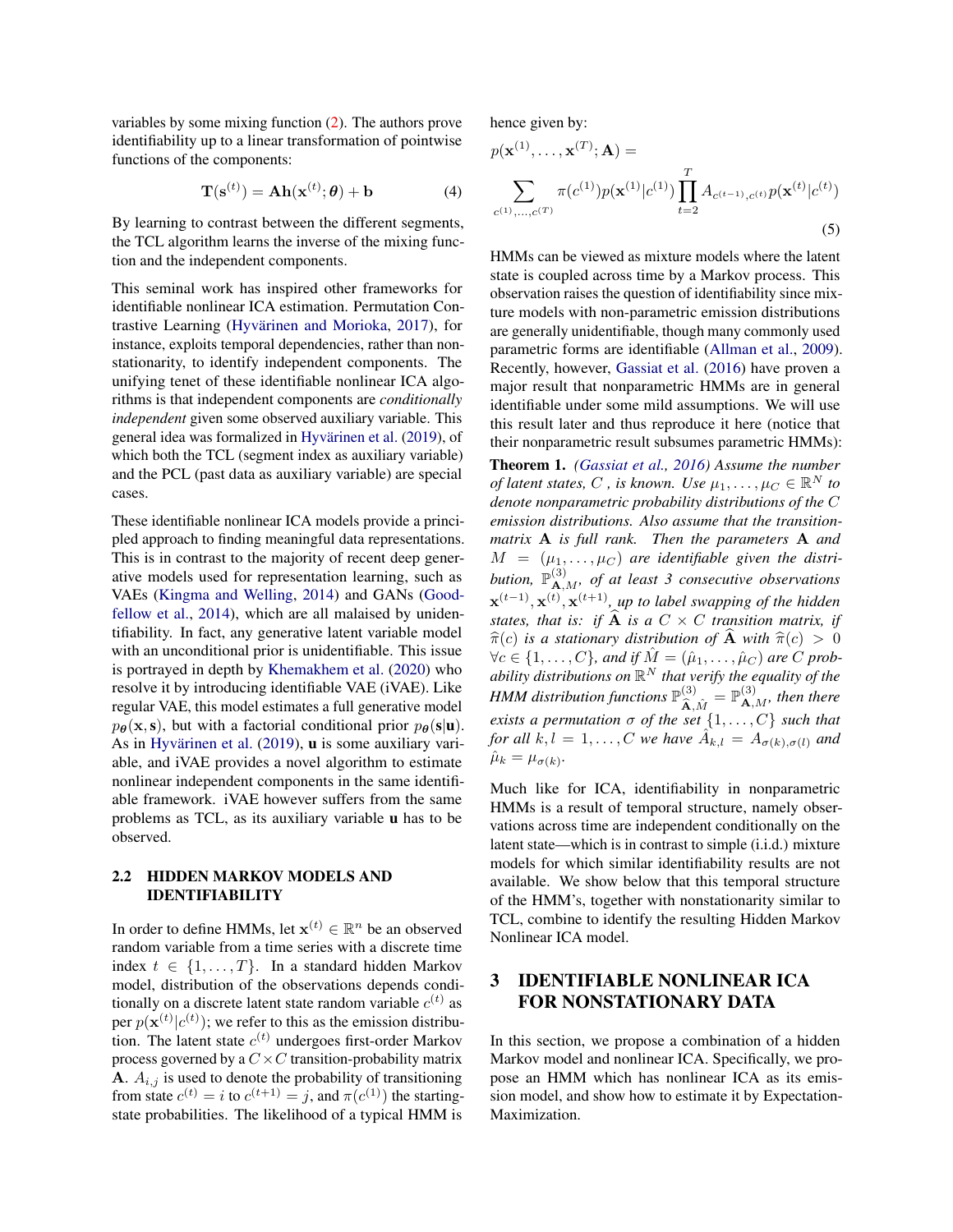#### <span id="page-3-3"></span>3.1 MODEL DEFINITION

To incorporate nonlinear ICA into the standard HMM of [\(5\)](#page-2-0) we define the emission distribution  $p(\mathbf{x}^{(t)}|c^{(t)})$  as a deep latent variable model. First, the latent independent component variables  $\mathbf{s}^{(t)} \in \mathbb{R}^N$  are generated from a factorial exponential family prior, given the hidden state  $c^{(t)}$ , as

$$
p(\mathbf{s}^{(t)}|c^{(t)};\boldsymbol{\lambda}_{c^{(t)}}) = \prod_{i=1}^{N} p(s_i^{(t)}|c^{(t)};\boldsymbol{\lambda}_{i,c^{(t)}})
$$

$$
= \prod_{i=1}^{N} \frac{h(s_i^{(t)})}{Z(\boldsymbol{\lambda}_{i,c^{(t)}})} \exp{\{\langle \boldsymbol{\lambda}_{i,c^{(t)}}, \mathbf{T}_i(s_i) \rangle\}} \tag{6}
$$

where  $h(.)$  are the base measures,  $Z(\lambda_{i,c^{(t)}})$  the normalizing constants, and  $\mathbf{T}_i : \mathbb{R} \to \mathbb{R}^V$  the sufficient statistics. Second, the observed data is generated by a nonlinear mixing function as in Eq. [\(2\)](#page-1-0).

For remainder of the paper we assume that the exponential family is in minimal representation form so that the sufficient statistics are linearly independent. The corresponding V -dimensional parameter vectors are denoted by  $\lambda_{i,c(t)}$ . The subscripts indicate that the parameters of the  $N$  different components are modulated directly, and independently, by the HMM latent state. Indeed, it is precisely this conditional dependence of the parameters on the discrete latent state that seeps through our model and generates non-stationary observed data. Note that the parameters themselves are time-homogeneous, that is they are constant over time; instead, the latent state evolves over time and determines which set of parameters is active a point in time. In other words, non-stationary arises purely from the dynamics of the latent state  $c^{(t)}$ . The full set of parameters for the independent components can hence be captured by a  $C \times NV$  matrix **L** (plus the transition probabilities of the hidden states).

The nonlinear mixing function  $f$  in Eq. [\(2\)](#page-1-0) is assumed to be bijective with inverse given by  $s^{(t)} = g(x^{(t)})$ . It follows that in our model the conditional emission distribution for observed data is:

$$
p(\mathbf{x}^{(t)}|c^{(t)};\mathbf{f},\boldsymbol{\lambda}_{c^{(t)}}) =
$$
  

$$
|\mathbf{Jg}(\mathbf{x}^{(t)})| \frac{H(\mathbf{g}(\mathbf{x}^{(t)}))}{Z(\boldsymbol{\lambda}_{c^{(t)}})} \exp{\{\langle \boldsymbol{\lambda}_{c^{(t)}}, \mathbf{T}(\mathbf{g}(\mathbf{x}^{(t)})) \rangle\}} \quad (7)
$$

where  $|\mathbf{Jg}(\mathbf{x}^{(t)})|$  is short-hand notation for the absolute value of the determinant of the Jacobian of the inverse (demixing) function, and  $H(g(\mathbf{x}^{(t)}))$  =  $\prod_{i=1}^{N} h(g_i(\mathbf{x}^{(t)}))$ . We have also simplified notation by stacking the vectors for different components  $\mathbf{T} =$  $(\mathbf{T}_1,\ldots,\mathbf{T}_N)^T$  and  $\boldsymbol{\lambda}_{c^{(t)}} = (\boldsymbol{\lambda}_{1,c^{(t)}},\ldots,\boldsymbol{\lambda}_{N,c^{(t)}})^T$ .

We allow  $f$  to be any arbitrary but bijective function. In practice, it can be represented as a neural network. The model can therefore be viewed as a deep generative model for non-stationary data. Finally, using  $\theta = \{f, L\}$  and  $\Theta = \{\theta, A\}$  our hidden Markov nonlinear ICA model's data-likelihood is given as:

<span id="page-3-1"></span>
$$
p(\mathbf{x}^{(1)}, ..., \mathbf{x}^{(T)}; \Theta) = \sum_{c^{(1)}, ..., c^{(T)}} \left( \pi(c^{(1)}) p(\mathbf{x}^{(1)} | c^{(1)}, \theta_{c^{(1)}}) \times \prod_{t=2}^{T} A_{c^{(t-1)}, c^{(t)}} p(\mathbf{x}^{(t)} | c^{(t)}; \theta_{c^{(t)}}) \right)
$$
(8)

<span id="page-3-2"></span>where the emission distributions in Eq. [\(7\)](#page-3-0) should be plugged in.

### <span id="page-3-4"></span>3.2 ESTIMATION

Assume we have a sequence of observed data  $\mathcal{D}$  =  $\{x^{(1)}, x^{(2)}, \ldots, x^{(T)}\}$  generated by [\(8\)](#page-3-1). In order to estimate the model parameters in practice we will choose the factorial prior in [\(6\)](#page-3-2) from a well-known family such that the normalizing constant is tractable, such as a Gaussian location-scale family. Intractable normalizing constant would make estimation very difficult, even by approximate inference methods such as Variational Bayes or VAEs. However, notice that the choice of distribution for the latent prior does not severely limit the type of data that can be modelled since the non-linear mixing function can be any arbitrary function.

Tractable exponential families also make it easy to estimate the model parameters by maximizing the likelihood in [\(8\)](#page-3-1) by the EM algorithm. The "free-energy" EM lower bound for our model is given by:

$$
\mathcal{L}(q(\mathbf{c}), \Theta) :=
$$
  

$$
\mathbb{E}_{q(\mathbf{c})} \left[ \log p(\mathbf{c}, \mathbf{x}^{(1)}, \dots, \mathbf{x}^{(T)}; \Theta) \right] - \mathbb{E}_{q(\mathbf{c})} \left[ \log q(\mathbf{c}) \right]
$$
(9)

where  $\mathbf{c} = (c^{(1)}, \dots, c^{(T)})$ , such that the first RHS terms is the complete-data likelihood under some distribution  $q(c)$ . In the E-step one finds  $q(c_*)$  :=  $\argmax_{q(\mathbf{c})} \mathcal{L}(q(\mathbf{c}), \Theta) = p(\mathbf{c}|\mathbf{x}^{(1)}, \dots, \mathbf{x}^{(T)}; \Theta)$  which is the standard result for HMMs and can be easily computed using the forward-backward (Baum-Welch) algorithm. In the M-step we aim to find  $\Theta_{\star}$  =  $\arg \max_{\Theta} \mathcal{L}(q(\mathbf{c}_\star), \Theta)$ , which reduces to maximizing:

<span id="page-3-0"></span>
$$
\tilde{\mathcal{L}}(q(\mathbf{c}), \Theta) := \mathbb{E}_{q(\mathbf{c}_{\star})} \left[ \log p(\mathbf{c}, \mathbf{x}^{(1)}, \dots, \mathbf{x}^{(T)}; \Theta) \right] = \sum_{t=1}^{T} \mathbb{E}_{q(c_{\star}^{(t)})} \left[ \log p(\mathbf{x}^{(t)} | c^{(t)}; \boldsymbol{\theta}_{c^{(t)}}) \right] + \sum_{t=2}^{T} \mathbb{E}_{q(c_{\star}^{(t-1)}, c_{\star}^{(t)})} \left[ \log A_{c^{(t-1)}, c^{(t)}} \right]
$$
\n(10)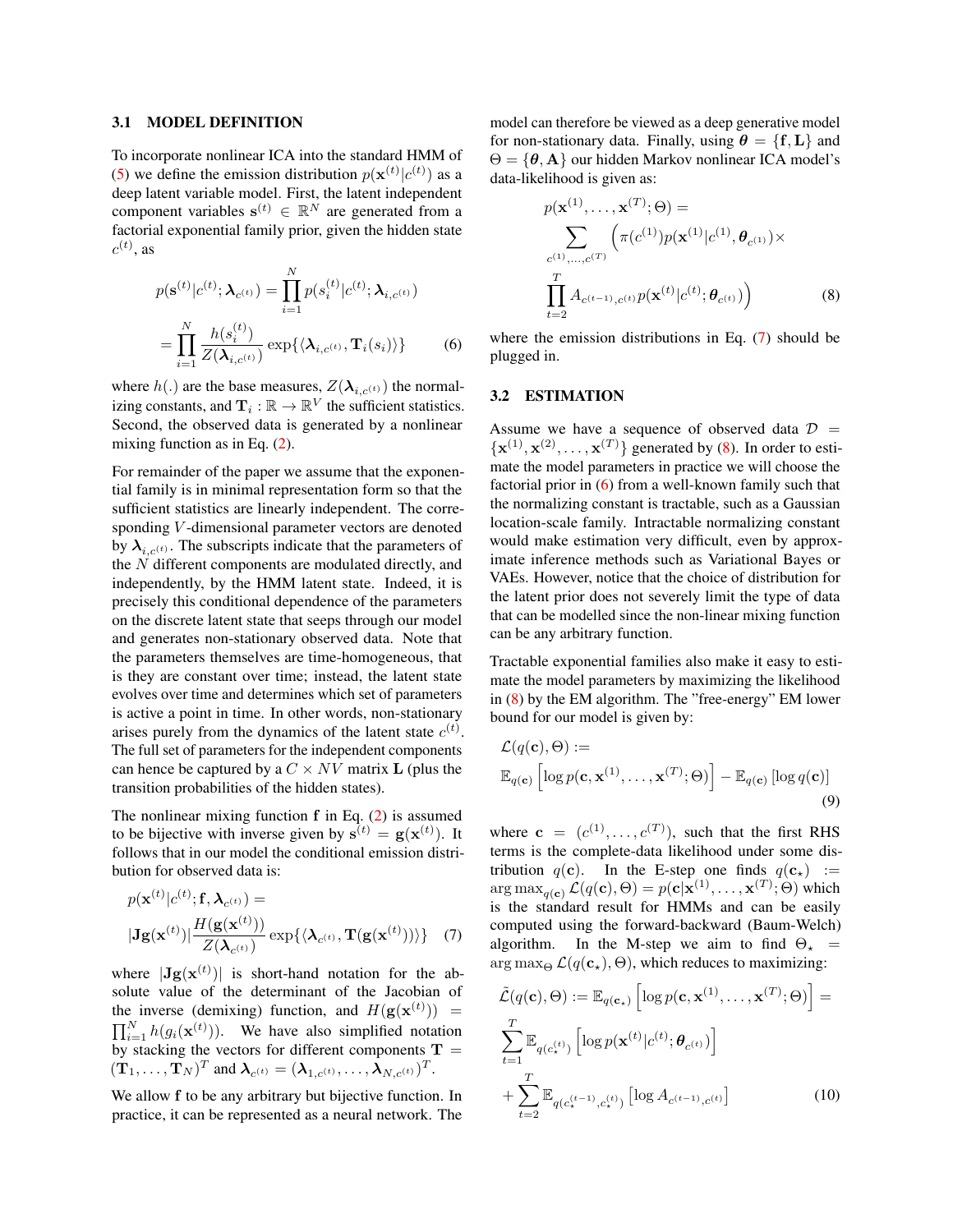where we have left out the initial-state probability term as we can assume a stationary process and infer them directly from  $A$  as its left eigenvector. The M-step updates for  $A$ are standard:

$$
A_{i,j}^{\star} \leftarrow \frac{\sum_{t=2}^{T} q(c_{\star}^{(t-1)} = i, c_{\star}^{(t)} = j)}{\sum_{t=1}^{T} q(c_{\star}^{(t)})}
$$
(11)

M-step updates for the parameters L also follow from standard EM results for exponential families:

$$
\nabla_{\mathbf{\lambda}_{k}} \sum_{t=1}^{T} \mathbb{E}_{q(c_{\star}^{(t)})} \left[ \log p(\mathbf{x}^{(t)} | c^{(t)}; \boldsymbol{\theta}_{c^{(t)}}) \right]
$$
\n
$$
= \nabla_{\mathbf{\lambda}_{k}} \sum_{t=1}^{T} \mathbb{E}_{q(c_{\star}^{(t)})} \left[ \langle \mathbf{\lambda}_{k}, \mathbf{T}(\mathbf{g}(\mathbf{x}^{(t)})) \rangle - \log Z(\mathbf{\lambda}_{k}) \right]
$$
\n
$$
= \sum_{t=1}^{T} q(c_{\star}^{(t)} = k) \left[ \mathbf{T}(\mathbf{g}(\mathbf{x}^{(t)})) - \frac{\nabla_{\mathbf{\lambda}_{k}} Z(\mathbf{\lambda}_{k})}{Z(\mathbf{\lambda}_{k})} \right] = 0
$$
\n
$$
\Rightarrow \frac{\nabla_{\mathbf{\lambda}_{k}} Z(\mathbf{\lambda}_{k})}{Z(\mathbf{\lambda}_{k})} = \frac{\sum_{t=1}^{T} q(c_{\star}^{(t)} = k) \mathbf{T}(\mathbf{g}(\mathbf{x}^{(t)}))}{\sum_{t=1}^{T} q(c_{\star}^{(t)} = k)} \quad (12)
$$

where LHS can be rewritten as:

$$
\frac{1}{Z(\boldsymbol{\lambda}_k)} \nabla_{\boldsymbol{\lambda}_k} \int \left( |\mathbf{J} \mathbf{g}(\mathbf{x}^{(t)})| H(\mathbf{g}(\mathbf{x}^{(t)})) \right) \times \exp \{ \langle \boldsymbol{\lambda}_{c^{(t)}}, \mathbf{T}(\mathbf{g}(\mathbf{x}^{(t)})) \rangle \} \right) \n= \mathbb{E}_{p(\mathbf{x}^{(t)}|c^{(t)}, \boldsymbol{\theta}_{c^{(t)}})} \left[ \mathbf{T}(\mathbf{g}(\mathbf{x}^{(t)})) \right]
$$
\n(13)

Thus the M-step updates for  $\lambda_k^*$  are the ones that solve:

$$
\mathbb{E}_{p(\mathbf{x}^{(t)}|k;\lambda_k^*,\mathbf{f})} \left[ \mathbf{T}(\mathbf{g}(\mathbf{x}^{(t)})) \right]
$$
\n
$$
= \frac{\sum_{t=1}^T q(c^{(t)}_{\star} = k) \mathbf{T}(\mathbf{g}(\mathbf{x}^{(t)}))}{\sum_{t=1}^T q(c^{(t)}_{\star} = k)} \tag{14}
$$

In practice, [\(14\)](#page-4-0) has closed-form updates for many usual exponential family members. As an example, if we were to use a Gaussian distribution, the updates for mean and variance vectors would be:

$$
\mu_k^* \leftarrow \frac{\sum_{t=1}^T q(c_{\star}^{(t)} = k) \mathbf{g}(\mathbf{x}^{(t)})}{\sum_{t=1}^T q(c_{\star}^{(t)} = k)}
$$
\n
$$
\sigma_k^{2*} \leftarrow \text{diag}\left(\frac{\sum_{t=1}^T q(c_{\star}^{(t)} = k) \mathbf{y}_k^* \mathbf{y}_k^{*T}}{\sum_{t=1}^T q(c_{\star}^{(t)} = k)}\right) \qquad (15)
$$

where  $y_k^* = g(\mathbf{x}^{(t)}) - \boldsymbol{\mu}_k^*$ 

Next, the demixing function is estimated by parameterizing it as a deep neural network but for notational simplicity we will not write these parameters explicitly and instead subsume them in g. Since an exact M-step is not

possible, a gradient ascent step on the lower bound is taken instead, where the gradient is given by:

$$
\nabla_{\mathbf{g}} \tilde{\mathcal{L}}(q(\mathbf{c}), \Theta) = \nabla_{\mathbf{g}} \sum_{t=1}^{T} \mathbb{E}_{q(c_{\star}^{(t)})} \left[ \log p(\mathbf{x}^{(t)} | c^{(t)}; \theta_{c^{(t)}}) \right]
$$

$$
= \nabla_{\mathbf{g}} \sum_{t=1}^{T} \log |\mathbf{J}\mathbf{g}|
$$

$$
+ \nabla_{\mathbf{g}} \sum_{t=1}^{T} \mathbb{E}_{q(c_{\star}^{(t)})} \left[ \log H(\mathbf{g}) + \langle \boldsymbol{\lambda}_{c^{(t)}}, \mathbf{T}(\mathbf{g}) \rangle \right]
$$
(16)

where we have used  $\mathbf{g} = \mathbf{g}(\mathbf{x}^{(t)})$  for brevity. The parameters are then updated as:

<span id="page-4-1"></span>
$$
\mathbf{g}^{\text{new}} \leftarrow \mathbf{g}^{\text{old}} + \eta \nabla_{\mathbf{g}} \tilde{\mathcal{L}}(q(\mathbf{c}), \Theta) \tag{17}
$$

See [A](#page--1-0)ppendix A for discussion on the convergence of our algorithm.

The gradient term with respect to the determinant of the Jacobian log |Jg| deserves special attention. It is widely considered difficult to compute, and therefore, normalizing flows models are often used in literature in order to make the Jacobians more tractable. The problem with this approach is that, to our best knowledge, none of such flow models has universal *function* approximation capabilities (despite some being universal distribution approximators). This would thus restrict the possible set of nonlinear mixing functions that can be estimated. Fortunately modern autograd packages such as JAX make it possible to calculate gradients of the log determinant Jacobian efficiently up to moderate dimensions (see Appendix  $\bf{B}$ ) – this is the approach we take. Very recent, promising, alternative for computing the log-determinant is the relative gradient [\(Gresele et al.,](#page-9-16) [2020\)](#page-9-16) which could easily be implemented in our framework. Finally, notice that the second term [\(16\)](#page-4-1) is easy to evaluate since the expectation is just a discrete sum over the posteriors that we get from the E-step.

### <span id="page-4-2"></span><span id="page-4-0"></span>3.3 COMMENT ON ESTIMATION FOR LONG TIME SEQUENCES

The above estimation method may be impractical for very long time sequences since the forward-backward algorithm has computational complexity of  $\mathcal{O}(TC^2)$ . In such situations we can adapt the subchain sampling approach of [Foti et al.](#page-9-17) [\(2014\)](#page-9-17). This involves splitting up the full dataset into shorter time sequences and then forming minibatches over time. The resulting gradient updates would be biased and therefore a scaling term will be applied to them. The forward-backward algorithm applied to the subchains is also only approximate due to loss of information at the ends of the chains but the authors describe a technique to buffer the chains with extra observations to reduce this effect.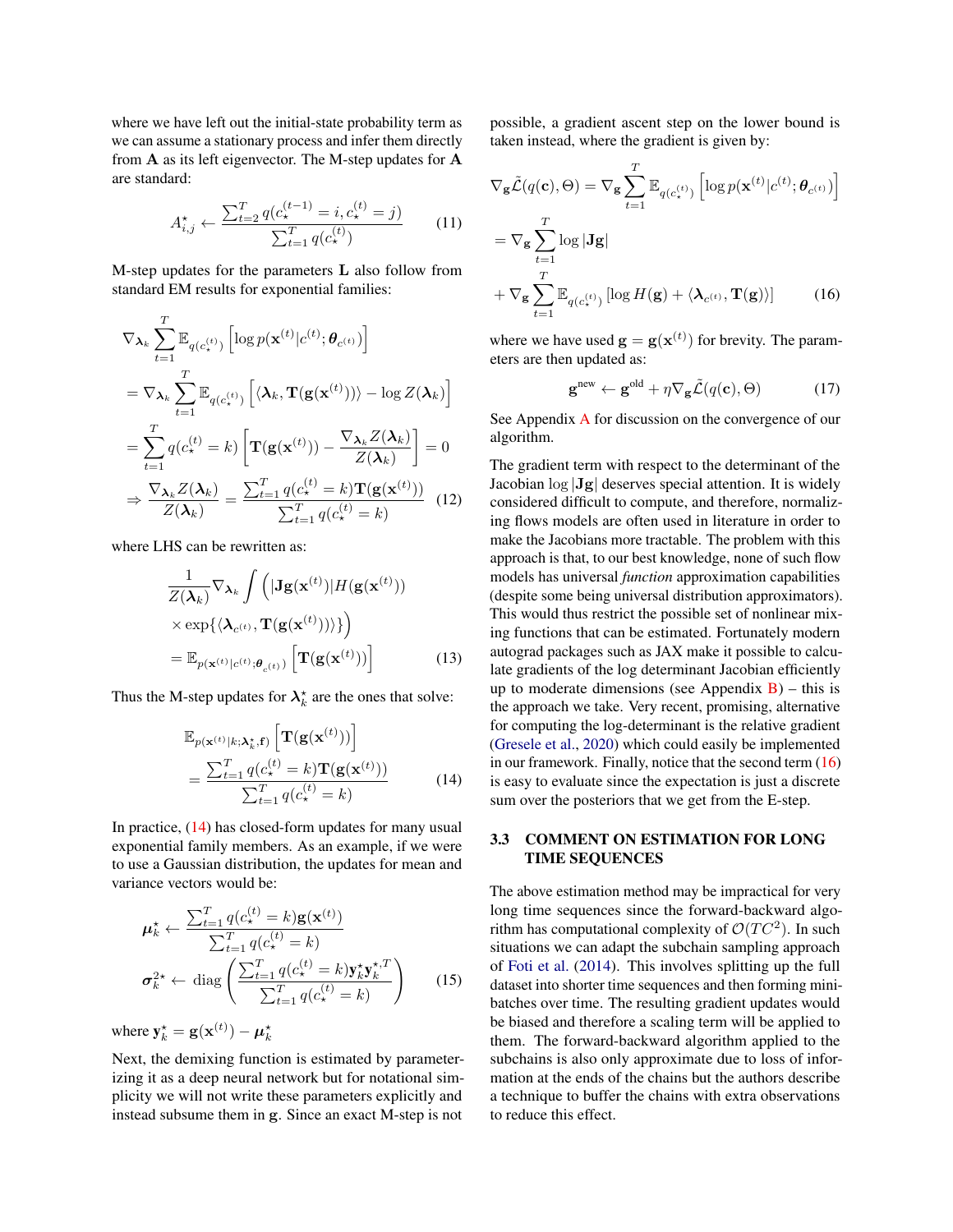#### 3.4 COMMENT ON DIMENSION REDUCTION

An important problem in applying our method on real data is dimension reduction. While in the theory above, we assumed that the number of independent components is equal to the number of observed variables, in many practical cases, we would like to have a smaller number of components than observed variables. We propose here two solutions for this problem.

The first solution, which is widely used in the linear ICA case, is to first reduce the dimension of the data by PCA, and then do ICA in that reduced space with the same dimensions of components and observed variables. In the nonlinear case, a number of nonlinear PCA methods, also called manifold learning methods, has been proposed and could be used for such a two-stage method. In particular, dimension reduction is achieved by even the very simplest autoencoders; recent work has developed the theory further in various directions [\(Maaten and Hinton,](#page-9-18) [2008;](#page-9-18) [Vincent et al.,](#page-9-19) [2010\)](#page-9-19). This approach has the advantage of reducing the noise in the data, which is a well-known property of PCA, and allows us to separate the problem of dimension reduction from the problem of developing ICA algorithms. A possible drawback is that such dimension reduction may not be optimal from the viewpoint of estimating independent components.

The second solution is to build an explicit noise model into the nonlinear ICA model, following [Khemakhem](#page-9-3) [et al.](#page-9-3) [\(2020\)](#page-9-3). Denote by n a random vector of Gaussian noise which is white both temporally and spatially and of variance  $\sigma^2$ . Instead of the Eq. [\(2\)](#page-1-0), we would define a mixing model as

$$
\mathbf{x}^{(t)} = \mathbf{f}(\mathbf{s}^{(t)}) + \mathbf{n}^{(t)} \tag{18}
$$

where the model of the components  $s^{(t)}$  is unchanged. We could then combine the variational estimation method presented by [Khemakhem et al.](#page-9-3) [\(2020\)](#page-9-3) with the HMM inference procedure presented here. However, we leave the details for future work.

# 4 IDENTIFIABILITY THEORY

In this section we provide identifiability theory for the model discussed in the previous section. As was discussed above, many deep latent variable models are nonidentifiable. In other words, an estimation method such as the EM proposed above might not have a unique solution, or even a small number of solutions which are indistinguishable for any practical purposes.

Fortunately, we are able to combine previous nonlinear ICA theory with the identifiability of Hidden Markov Models to prove the identifiability of our combined model. Albeit our model being different from (Hyvärinen and [Morioka,](#page-9-1) [2017\)](#page-9-1), (Hyvärinen et al., [2019\)](#page-9-2) and [\(Khe](#page-9-3)[makhem et al.,](#page-9-3) [2020\)](#page-9-3), the identifiability we reach is very similar. We also show that in the case of Gaussian independent components we can get exact identifiability up to linear transformation of the components.

#### 4.1 DEFINITIONS

In order to illustrate the relationship of our model's identifiability to earlier works in the area, we introduce the following definitions from [\(Khemakhem et al.,](#page-9-3) [2020\)](#page-9-3)

**Definition 1.** *Let* ∼ *be the equivalence relation on*  $\Theta$ *.* [\(8\)](#page-3-1) *is said to be identifiable up to* ∼ *if*

$$
p(\mathbf{x}^{(1)}, \dots, \mathbf{x}^{(T)}; \Theta) = p(\mathbf{x}^{(1)}, \dots, \mathbf{x}^{(T)}; \hat{\Theta}) \Rightarrow \Theta \sim \hat{\Theta}
$$
\n(19)

Definition 2. *Let* ∼ *be the binary relation on* Θ *defined by:*

$$
(\mathbf{f}, \boldsymbol{\lambda}) \sim (\hat{\mathbf{f}}, \hat{\boldsymbol{\lambda}}) \leftrightarrow \exists \mathbf{W}, \mathbf{b} \mid \mathbf{T}(\mathbf{g}(\mathbf{x}^{(t)})) = \mathbf{W} \mathbf{T}(\hat{\mathbf{g}}(\mathbf{x}^{(t)})) + \mathbf{b}
$$
 (20)

*where* **W** *is an*  $NV \times NV$  *matrix and* **b** *is an*  $NV \times 1$ *vector.*

*If* **W** *is invertible, the above relation is denote by*  $\sim_W$ *, and if* W *is a block permutation matrix, it is denoted by* ∼<sup>P</sup> *. In block permutation, each block linearly transforms*  $\mathbf{T}_i(g_i(x_i))$  *into*  $\mathbf{T}_j(\hat{g}_j(x_i))$  *with each j corresponding to one, and only one,* i*.*

#### 4.2 GENERAL RESULT

Now we present our most general Theorem on identifiability. It will be followed by stronger results in the Gaussian case below.

<span id="page-5-4"></span>Theorem 2. *Assume observed data is generated by a Hidden Markov Nonlinear ICA according to* [\(5\)](#page-2-0) *-* [\(8\)](#page-3-1)*. Also, assume:*

- <span id="page-5-1"></span>*(i) The time-homogeneous transition matrix* A *has full rank and induces an irreducible* [1](#page-5-0) *Markov chain with a unique stationary state distribution*
- <span id="page-5-3"></span>*(ii) The number of latent states, C, is known and*  $C \geq$  $NV+1$
- *(iii) There exists an* NV *square matrix of the different states' parameters with respect to a pivot state*

<span id="page-5-2"></span>
$$
\widetilde{\mathbf{L}} = \begin{pmatrix} (\lambda_{c=1} - \lambda_{c=0})^T \\ \vdots \\ (\lambda_{c=NV} - \lambda_{c=0})^T \end{pmatrix}
$$
 (21)

<span id="page-5-0"></span><sup>&</sup>lt;sup>1</sup> all states can be reached from every state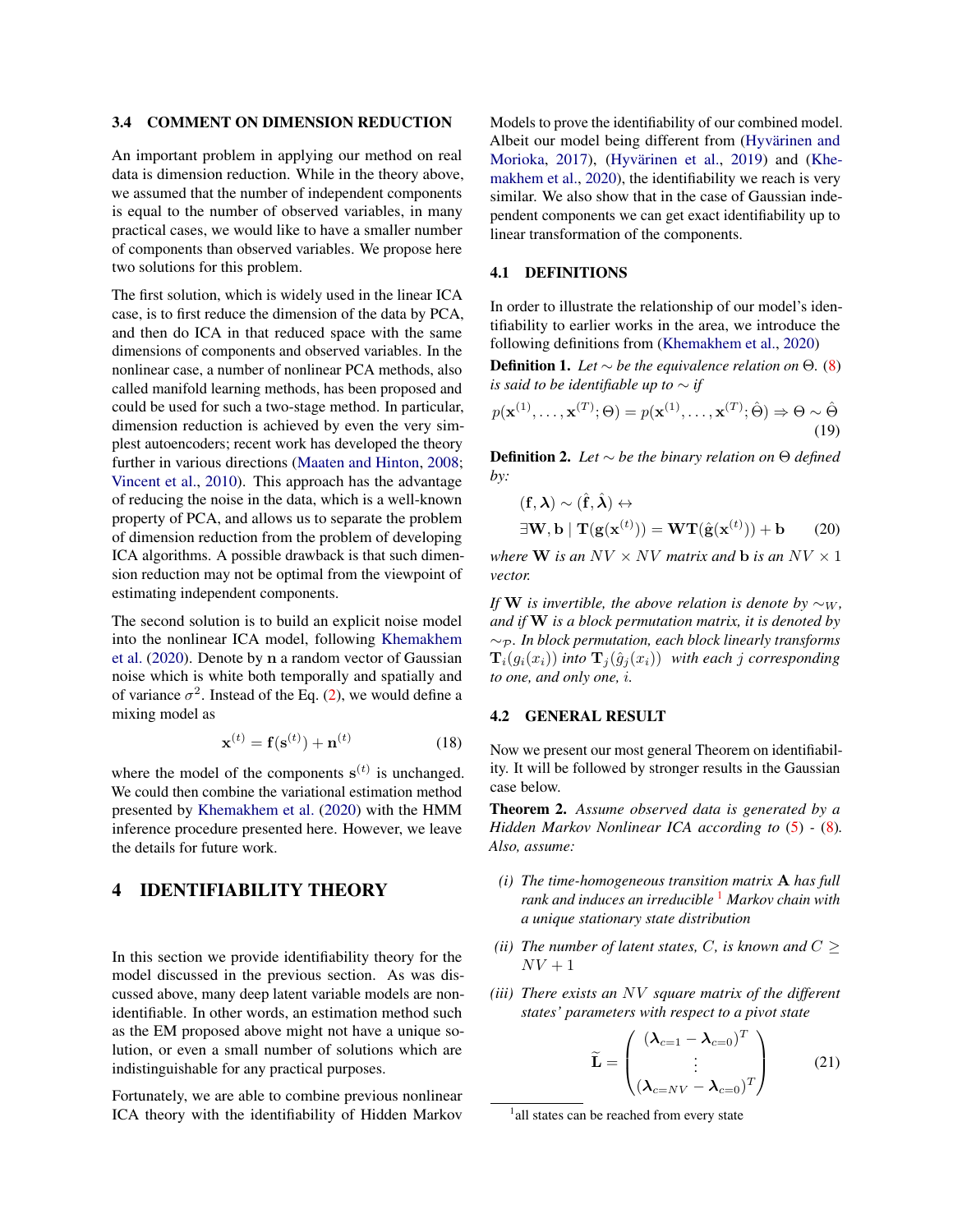*which is invertible.*

- <span id="page-6-0"></span>*(iv) The emission distributions for the different latent* states  $p(\mathbf{x}^{(t)}|1;\boldsymbol{\theta}_1), \ldots, p(\mathbf{x}^{(t)}|C;\boldsymbol{\theta}_C)$  are linearly independent functions of  $\mathbf{x}^{(t)}$
- <span id="page-6-4"></span>*(v) The non-linear mixing function* f *is bijective*

*Then the model parameters*  $(f, \lambda)$  *are*  $\sim_W$  *identifiable.* 

*Proof.* Suppose we have

$$
p(\mathbf{x}^{(1)}, \dots, \mathbf{x}^{(T)}; \Theta) = p(\mathbf{x}^{(1)}, \dots, \mathbf{x}^{(T)}; \hat{\Theta})
$$
 (22)

Using assumptions  $(i)-(iv)$  $(i)-(iv)$ , we can invoke Theorem [1](#page-2-1) and apply it to our model to get:

$$
\hat{A}_{k,l} = A_{\sigma(k),\sigma(l)} \tag{23}
$$

$$
p(\mathbf{x}|k; \hat{\boldsymbol{\theta}}_k) = p(\mathbf{x}|\sigma(k); \boldsymbol{\theta}_{\sigma(k)})
$$
 (24)

where superscript  $t$  is dropped for convenience. For notational simplicity, and without loss of generality, we assume the components are ordered such that  $k = \sigma(k)$ . Substituting in [\(7\)](#page-3-0) we have:

$$
|\mathbf{J}\hat{\mathbf{g}}(\mathbf{x})| \frac{H(\hat{\mathbf{g}}(\mathbf{x}))}{Z(\hat{\boldsymbol{\lambda}}_k)} \exp{\{\langle \hat{\boldsymbol{\lambda}}_k, \mathbf{T}(\hat{\mathbf{g}}(\mathbf{x})) \rangle\}}
$$
  
= 
$$
|\mathbf{J}\mathbf{g}(\mathbf{x})| \frac{H(\mathbf{g}(\mathbf{x}))}{Z(\boldsymbol{\lambda}_k)} \exp{\{\langle \boldsymbol{\lambda}_k, \mathbf{T}(\mathbf{g}(\mathbf{x})) \rangle\}}
$$
(25)

for some latent state  $k$ . Recall from assumption [\(iii\)](#page-5-2) that  $C \geq NV + 1$ . We can thus take  $C + 1$  states and assign one of them, say  $c = 0$  as a pivot states. Taking logs of [\(25\)](#page-6-1) for all the other states with respect to the pivot state gives  $C$  equations of below form:

$$
\langle (\boldsymbol{\lambda}_k - \boldsymbol{\lambda}_1), \mathbf{T}(g_i(\mathbf{x})) \rangle + \log Z(\boldsymbol{\lambda}_1) - \log Z(\boldsymbol{\lambda}_k)
$$
  
=  $\langle (\hat{\boldsymbol{\lambda}}_k - \hat{\boldsymbol{\lambda}}_1), \mathbf{T}(\hat{g}_i(\mathbf{x})) \rangle + \log Z(\hat{\boldsymbol{\lambda}}_1) - \log Z(\hat{\boldsymbol{\lambda}}_c)$  (26)

Collecting all the  $C$  such equations, we can stack them into a linear system :

$$
\widetilde{\mathbf{L}}\mathbf{T}(\mathbf{g}(\mathbf{x})) = \widehat{\widetilde{\mathbf{L}}}\mathbf{T}(\hat{\mathbf{g}}(\mathbf{x})) + \beta
$$
 (27)

where  $\widetilde{\mathbf{L}}$  is the invertible square matrix defined in assumption  $(iii)$ , and the elements of  $L$  are defined similarly, but no assumption about its invertibility is made. The constants that result from the sums of the log-normalizers are stacked to form  $C \times 1$  vector  $\beta$ . Multiplying both sides by  $\tilde{\mathbf{L}}^{-1}$  results in our desired form:

$$
\mathbf{T}(\mathbf{g}(\mathbf{x})) = \widetilde{\mathbf{L}}^{-1} \widehat{\widetilde{\mathbf{L}}} \mathbf{T}(\widehat{\mathbf{g}}(\mathbf{x})) + \widetilde{\mathbf{L}}^{-1} \boldsymbol{\beta} \n\mathbf{T}(\mathbf{s}) = \mathbf{W} \mathbf{T}(\widehat{\mathbf{g}}(\mathbf{x})) + \mathbf{b}
$$
\n(28)

Recall that we defined the exponential families to be in minimal representation in Section [3.1.](#page-3-3) It follows that we can find an arbitrary number of points such that the V vectors formed by the sufficient statistic functions of each independent component  $(T_{i,1}(s_i), \ldots, T_{i,V}(s_i))$ , are linearly independent. This can be done separately for each  $s_i$ . Additionally, as  $s_i$  and  $s_j$  can be changed independently, we can find for  $i \neq j$  then  $T_l(s_i)$  and  $T_m(s_j)$  are linearly independent for all  $l, m \in (1, \ldots, V)$ . Therefore, all elements of the vector  $T(s)$  are linearly independent which implies that the square matrix **W** in [\(28\)](#page-6-2) is invertible.  $\Box$ 

#### 4.2.1 Comments on the assumptions of Theorem 1

The assumptions [\(i\),](#page-5-1) [\(ii\)](#page-5-3) are standard HMM assumptions. The assumption of a full rank transition matrix is nonstandard but crucial here. Intuitively speaking, it allows the latent states to be distinguished from each other, while the irreducibility assumptions ensures that there is a sin-gle unique stationary state distribution.<sup>[2](#page-6-3)</sup> Notice that these assumptions necessarily hold, for example, when the transition matrix is close to identity, as in a case where the states are strongly persistent.

<span id="page-6-1"></span>The assumption that the real number of latent components is known, is valid in certain applications, and if not it could be estimated for instance be increasing the number of latent states between each estimation and then detecting the point at which increases in likelihood become marginal (the elbow method). Assumption [\(iii\)](#page-5-2) is valid in practice as long as the parameters are generated randomly - in that case it almost surely holds as singular solutions will lie in a submanifold of lower dimension. The validity of assumption is less obvious  $(iv)$ , however, we will below prove that it holds, for instance, in the case of Gaussian independent components.

### 4.3 IDENTIFIABILITY WITH GAUSSIAN INDEPENDENT COMPONENTS

In this section, we first provide two lemmas which we use to prove the claim, already alluded to above, that assumption  $(iv)$  of Theorem [2](#page-5-4) is satisfied for Gaussian components. Then, we prove that in this case a stronger form of identifiability can be reached as a special case of above results, namely that we get exact identification of components up to linear transformation. Together these results make a strong case for using Gaussian latent components in practical applications.

We begin by stating two Lemmas (proofs in Appendix [C\)](#page--1-2):

<span id="page-6-3"></span><span id="page-6-2"></span><sup>&</sup>lt;sup>2</sup>technically one aperiodic state is also required. An aperiodic state is one which can be returned to after an irregular number of steps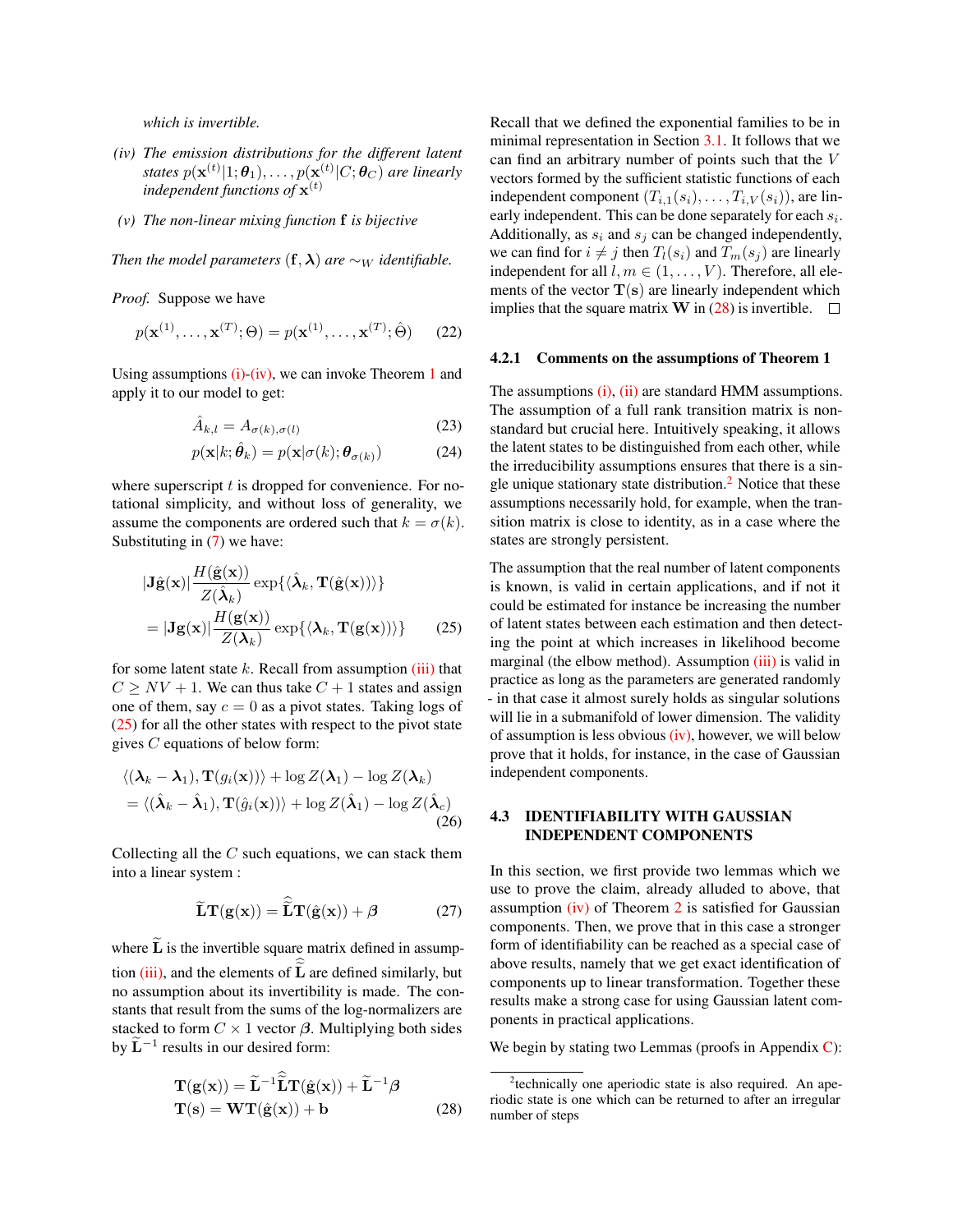Lemma 1. *Assumption [\(iv\)](#page-6-0) of Theorem 1 requires the* C *emission distributions defined by* [\(7\)](#page-3-0) *to be linearly independent. A sufficient, and necessary, condition is that the* C *conditional source distributions defined by* [\(6\)](#page-3-2) *are linearly independent.*

Lemma 2. *Assume* K *probability density functions of* N *random variables*  $p_1(z_1, \ldots, z_N), \ldots, p_K(z_1, \ldots, z_N)$ *, and that each factorizes across the variables:*  $p_k(z_1,...,z_N) = \prod_{i=1}^N p_k^{(i)}$  $k^{(i)}(z_i)$   $\forall k \in$ {1, . . . , K}*. If the* K *factorial density functions*  $p_1^{(i)}(z_i), \ldots, p_K^{(i)}(z_i)$  are linearly independent for *some*  $i \in \{1, \ldots, N\}$ , then the K joint-density func*tions*  $p_1(z_1, \ldots, z_N), \ldots, p_K(z_1, \ldots, z_N)$  *are linearly independent.*

Based on these Lemmas, we can prove the following Theorem (proof in Appendix [C\)](#page--1-2):

<span id="page-7-0"></span>Theorem 3. *Assume that distributions of the independent components conditional on the latent state, as defined by* [\(6\)](#page-3-2)*, are Gaussian parameterised by mean and variance. Assume also that the means of the* C *density functions are all different. Then the emission distributions, defined by* [\(7\)](#page-3-0)*, are linearly independent, thus satisfying assumption [\(iv\)](#page-6-0) in Theorem [2.](#page-5-4)*

Finally, we have the following Theorem which proves a stronger form of identifiability—essentially recovering the components with minimum indeterminacy—of our Hidden Markov Nonlinear ICA model in the Gaussian case (proof in Appendi[xC\)](#page--1-2)

Theorem 4. *Assume that the latent independent components have a conditionally Gaussian distributions, and assume hypotheses [\(i\),](#page-5-1) [\(ii\),](#page-5-3)[\(iii\)](#page-5-2) and [\(v\)](#page-6-4) of Theorem [2](#page-5-4) hold, as well as the assumptions of Theorem [3.](#page-7-0) Additionally assume that the mixing function* f *has all of it second-order cross derivatives, then the components in our Hidden Markov Nonlinear ICA model are exactly identified up to linear transformation.*

Notice that this proof and the identifiability result is similar to that in [\(Sorrenson et al.,](#page-9-4) [2020\)](#page-9-4), although our models are entirely different. These authors also prove a general version for other distributions with different sufficient statistics.

# 5 EXPERIMENTS

In this section we present results from our simulations on artificial non-stationary data. Code, written in JAX, is available at <github.com/HHalva/hmnlica>.

Dataset: We generated a synthetic dataset from model defined in Section [3.1.](#page-3-3) More specifically, the independent components are created from non-stationary Gaussian distributions, where the non-stationarity comes from an unobserved latent variable that can take C discrete states and follows first order Markov dynamics. The latent state then determines the means and the variances of the independent components at each time point. The transition matrix was defined such that at each time-step there was a 99% probability that the state didn't change a 1% probability the latent state switches to another state. $3$  If it switches to another state, it will always go to the next one 'in line', where we define a circular ordering for the states. That is, we essentially defined a circular repeating path for the latent state where transitions could only happen to two states (the same state or another), and where the transition matrix is close to identity (Figure [1](#page-8-0) illustrates this). These settings were chosen to ensure the HMM assumptions of Theorem [2](#page-5-4) hold, as well as to reflect a situation where a relatively small number of states repeats over time with some interesting, non-random, temporal dynamics, including persistence to stay in the same state. The mean and variance parameters were chosen at random for each latent state before data generation so that assumption [\(iii\)](#page-5-2) of Theorem [2](#page-5-4) holds. Similarly to Hyvärinen et al. [\(2019\)](#page-9-2), the mixing function [\(2\)](#page-1-0) was simulated with a randomly initialized, invertible<sup>[4](#page-7-2)</sup> multi-layer perceptron  $(MLP)$  – this produced the observed data for our experiments. The sequences that were created are 100,000 time steps long, and were generated for various number of independent components. The number of latent states was set such that  $C = 2N + 1$ , which ensures that the assumptions [\(ii\)](#page-5-3) and [\(iii\)](#page-5-2) were fulfilled.

Model estimation: We estimate the (inverse) mixing function and distribution parameters of our Hidden Markov nonlinear-ICA model using the EM algorithm described in Section [3.2.](#page-3-4) Mean and variance parameter estimates for the independent components are initialized randomly at the start of the EM algorithm. The inverse mixing function is parameterized with an MLP where the number hidden layers is set to match the number of data generating mixing layers. The gradient M-step are taken with the Adam optimizer [\(Kingma and Ba,](#page-9-20) [2017\)](#page-9-20). As typical for the EM algorithm, random restarts were used to avoid inferior local optima and saddle points. Further, we found that a stochastic version of our algorithm (see Section  $3.3$ ) converged faster – thus, the experiments here have been run with 100 time-step long sub-sequences in minibatches of 64.

Results – independent component recovery: After estimating the model parameters and independent components, a linear sum assignment problem is solved to op-

<span id="page-7-1"></span><sup>&</sup>lt;sup>3</sup> for context, the probability of staying in the same state for over 100 time steps with these numbers is around 37%

<span id="page-7-2"></span> $4$ invertibility achieved by having all layers  $N$  units wide and utilizing leaky ReLUs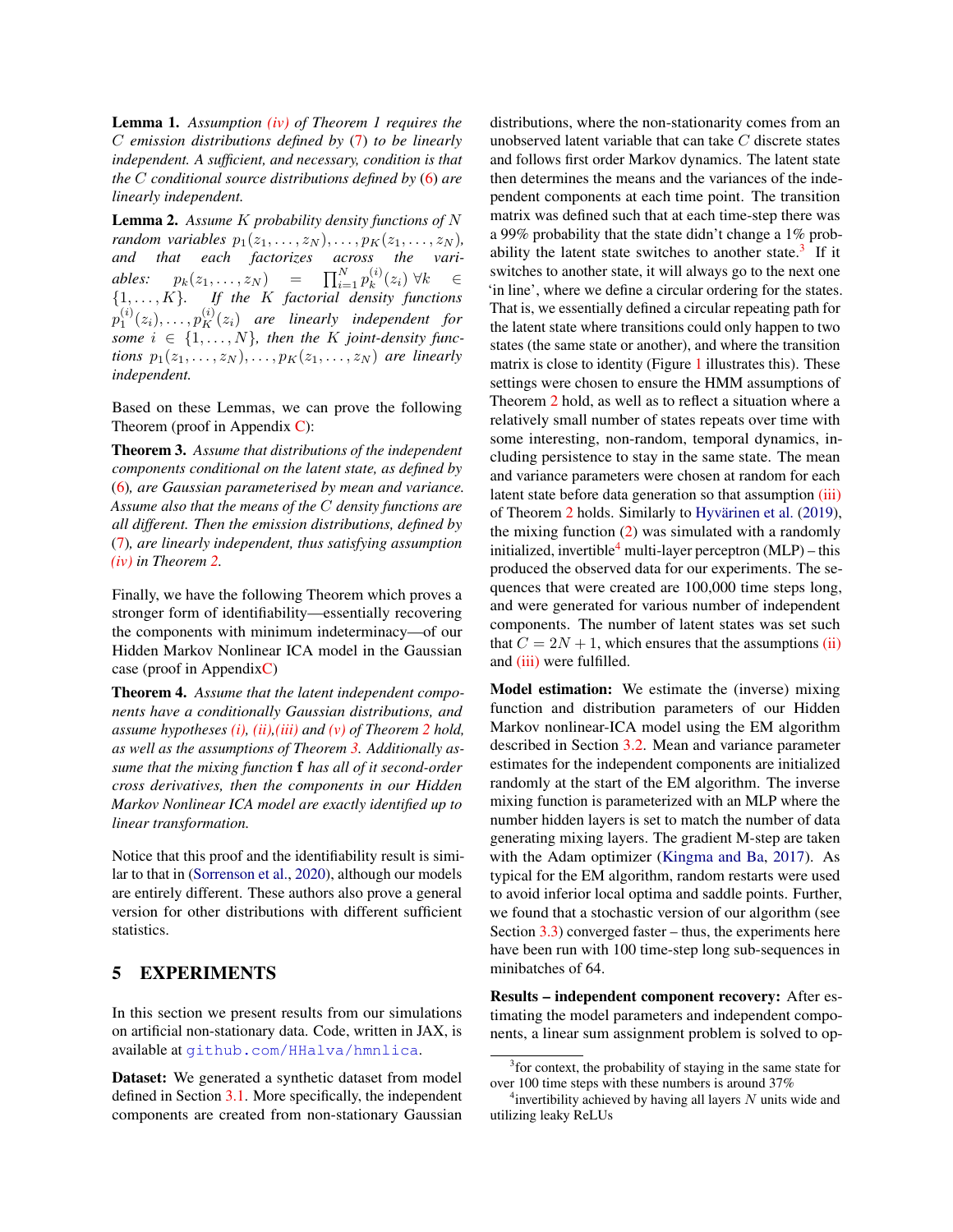

<span id="page-8-0"></span>Figure 1: An example of the independent components' distributions from a HMM where the number of components  $N = 2$  and the number of latent states  $C = 5$ . The clusters are ordered to illustrated the dynamics of the hidden Markov model, in particular its circular property. The transition probabilities are the same throughout the data.

timally match each of the estimated components to one of the real ones. This is necessary as the ordering of the components is arbitrary. Mean absolute correlation coefficients over the resulting pairs of true and estimated components are then used to measure how well original components were recovered. This is the methodology taken in previous nonlinear ICA works (Hyvärinen and [Morioka,](#page-9-0) [2016\)](#page-9-0).

Figure [2](#page-8-1) shows the mean correlation between the estimated components for our model in comparison to TCL, which is the only other nonlinear ICA model for nonstationary data. For TCL, the data was split into 500 time-step long segments; 500 steps provided best performance relative to other computationally feasible options (100, 250, 750, 1000). We can see that our model outperforms TCL for all levels of nonlinearity. This validates our theoretical arguments that the TCL framework struggles with non-stationary data in which latent states (often a relatively small number) repeat over time since the segments it has access to don't correspond well with the true data generating process.

Results – temporal dynamics Unlike previous models, Hidden Markov Nonlinear ICA is further able to perform unsupervised clustering of latent states and to take into account the learned temporal dynamics in doing so. To estimate this ability, we run the well-know Viterbi algorithm [\(Viterbi,](#page-9-21) [1967\)](#page-9-21) which finds the optimal (most likely) path of latent states through time based on our estimated model. The results show that on average for  $N = 5$  and  $C = 11$ our model's results range in general from 30% to 60% accuracy with a mean of approximately 45%, and therefore its performance is clearly above chance level(9%); for the

figure see Appendix.



<span id="page-8-1"></span>Figure 2: Performance of our Hidden Markov nonlinear ICA vs. TCL in recovering the true sources for N=5 for our synthetic dataset. The amount of nonlinearity is controlled by number of hidden layers in the mixing MLP, so that  $L \in [1, 2, 4]$ .

## 6 CONCLUSION

We proposed a framework nonlinear ICA based on a Hidden Markov Model of the temporal dynamics. This improves on existing nonlinear ICA methods in several ways. First, it removes the need for any arbitrary segmentation of the data as in TCL, which is likely to improve the estimation of the demixing function. Second, it leverages the fact that the nonstationary structure is often repeating with a limited number of hidden states, which not only reduces the computation by limiting the number classes, but again is likely to improve estimation of the demixing function. Third, our method estimates the underlying dynamics, which are often interesting in their own right. We believe this in an important advance in order to apply nonlinear ICA methods on real data.

#### Acknowledgements

The authors would like to thank Elisabeth Gassiat, Ilyes Khemakhem and Ricardo Pio Monti for helpful discussion. I.K.'s help with the experiments is also much appreciated. A.H. was supported by a Fellowship from CIFAR, and from the DATAIA convergence institute as part of the "Programme d'Investissement d'Avenir" (ANR-17- CONV-0003) operated by Inria.